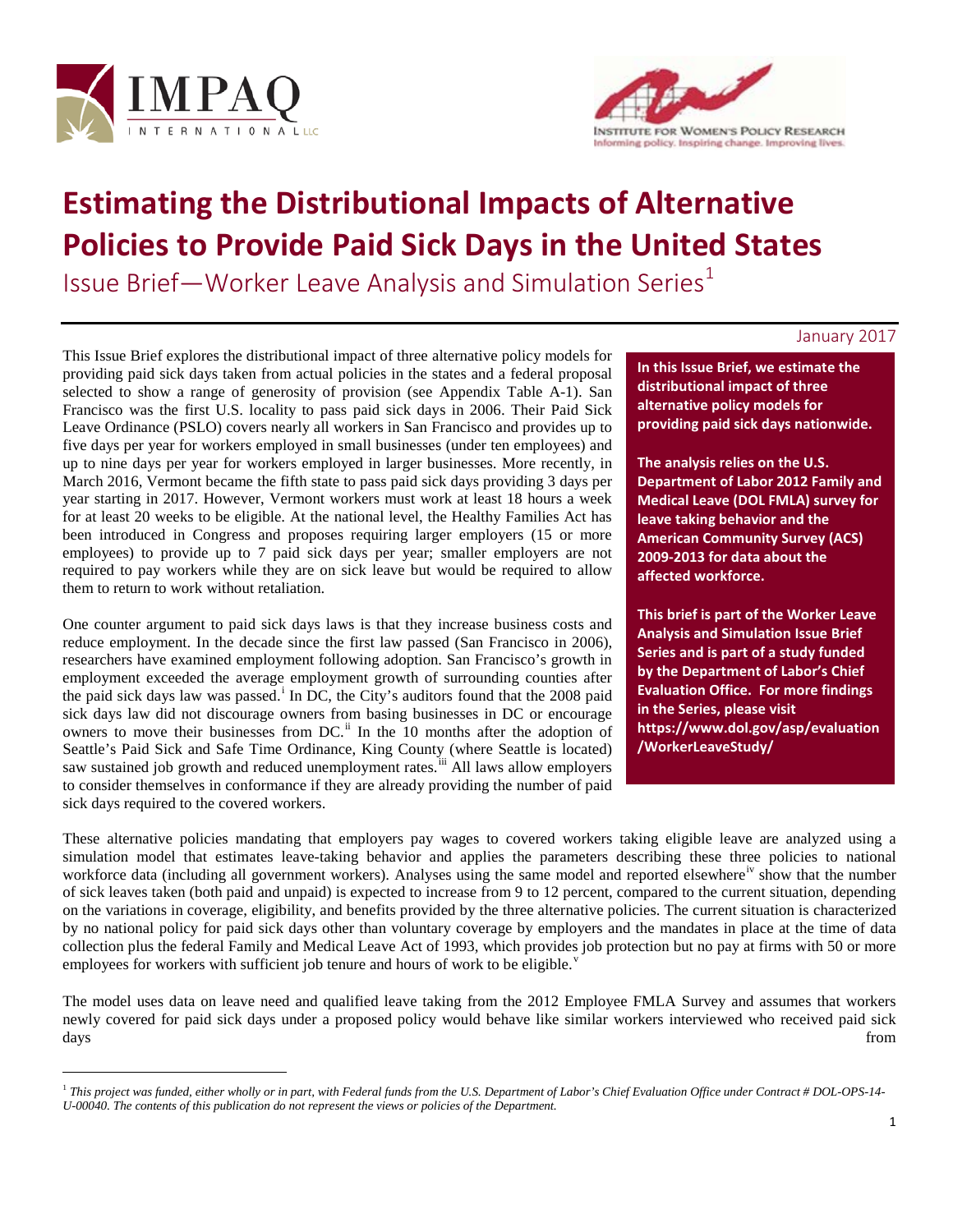their employers under current policy (without a national paid sick days law). The analysis shows the shares of workers receiving wages under current policy and under the three alternative policies and finds that it is the most disadvantaged workers who would gain proportionately larger shares receiving paid sick days: women would gain from 14 to 19 percentage points (across the alternative model policies) compared with men's gains of 11 to 17 percentage points, and most workers of color (blacks, Hispanics, American Indians and Native Alaskans, and other/mixed race groups) would gain from 14 to 21 percentage points receiving pay for sick days (across the alternative policy models), compared with gains of 12 to 16 percentage points for whites and 10 to 14 percentage points for Asians and Pacific Islanders. Proportionately more workers (0 to 23 percentage points depending on the policy model) in smaller firms with 49 or fewer workers would gain pay than in larger firms (13 to 16 percentage points). Overall, the three alternative policies increase the share of workers receiving paid sick days from 12 to 17 percentage points, compared with current policy.

Currently, most workers are provided with paid sick days by their employers voluntarily. Where states and local areas have enacted policies that require employers to provide their employees with paid sick days, most economists anticipate that the direct costs of the wages paid will be borne by workers over time through slightly reduced wage growth<sup>[vi](#page-10-5)</sup>. Some employers may also pass the costs along to consumers as higher prices or to shareholders as lower profits. Research on business impacts of paid sick days laws have found that most employers report no or modest impacts on their costs or business operations and that the administrative burden is minimal [vii](#page-10-6)

## **KEY FINDINGS**

- Depending on the reason for leave and the policy alternative, 12 to 17 percent of workers will receive new paid sick days compared with current policy.
- A national paid sick day policy would benefit proportionately more women than men and proportionally more workers of color than white workers, compared with the current policy.
- **EXECT** Low-income workers would see their share of paid sick days increase the most.
- Leave-taking across all firms would increase under a national paid sick days policy, with workers in the smallest firms seeing the greatest increase in their share of paid sick days.
- Workers in the occupations and industries with the lowest current rates of providing sick days would benefit the most from a national paid sick days policy.

# **DEPENDING ON THE REASON FOR LEAVE AND THE POLICY ALTERNATIVE, 7 TO 21 PERCENT OF WORKERS WILL RECEIVE NEW PAID SICK DAYS COMPARED WITH CURRENT POLICY.**

*Table 1* shows the distributional impact of the three alternative paid sick leave policies on workers by reason for leave. Overall, *Table 1* shows that across all reasons for leave, 12 to 17 percent more workers receive pay for leave compared with current policy. The national alternative policy benefiting the largest increase in share of workers receiving new sick pay is estimated to be that based on San Francisco's ordinance, while the policy benefitting the smallest share of workers is the proposed federal Healthy Families Act (HFA). The HFA provides that employers with 15 or fewer workers need not pay wages but offer only a job guarantee and nonretaliation against workers using sick days.

In terms of reasons for leave, *Table 1* shows that the share of workers taking leave and receiving new paid sick days is estimated to increase the most for own health and maternity-related disability, and somewhat less for new child bonding and family care leaves. There is a 7 percentage point increase for new child bonding policy under the HFA alternative, compared with 9 percentage points under the Vermont alternative and 11 percentage points under the San Francisco alternative. The San Francisco model also provides the largest increase in workers with paid sick days for own health, 21 percentage points compared with 15 percentage points under the HFA.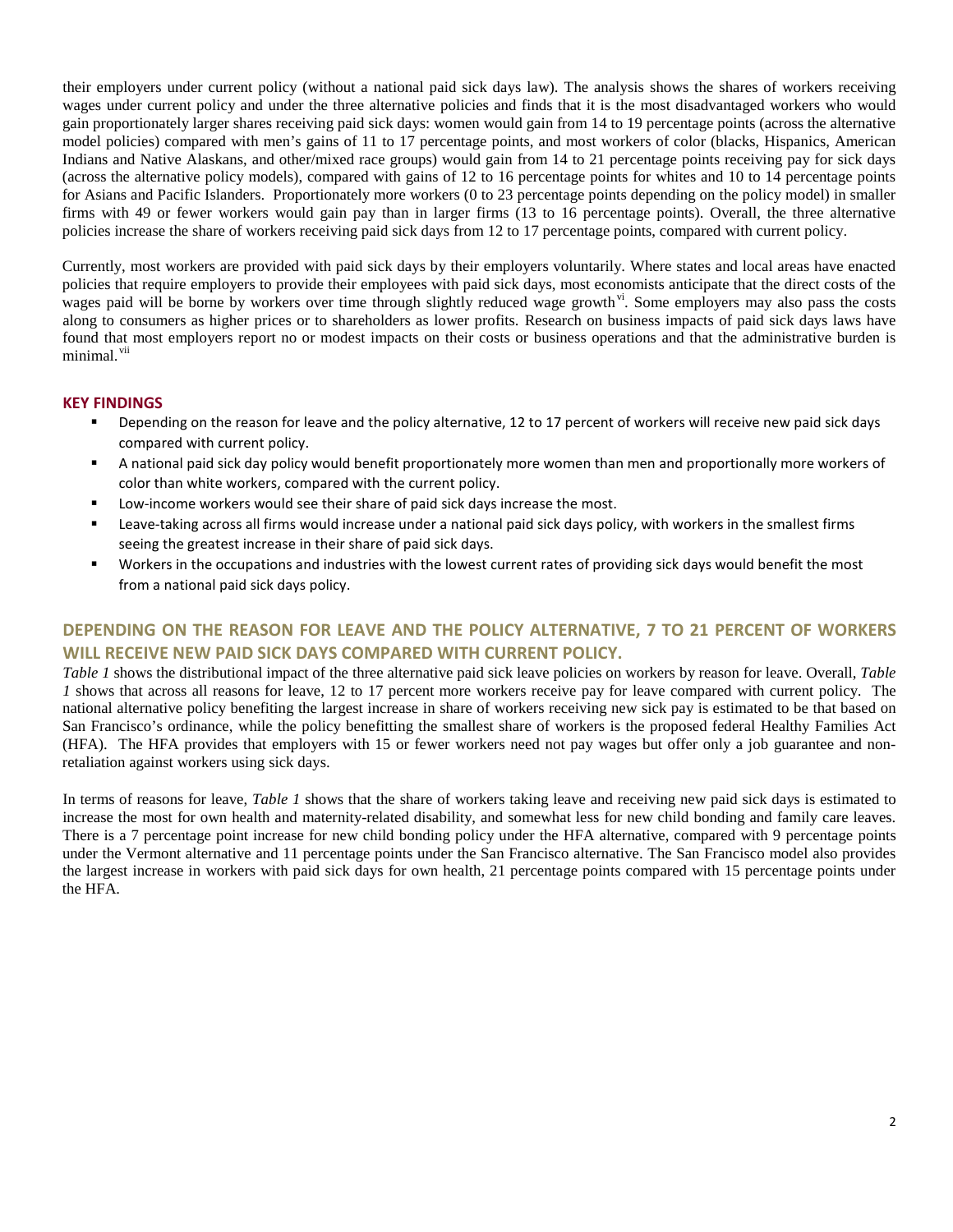#### **Table 1: Shares of Employees Receiving Wage Replacement While Taking Leave Under Three Alternative Model Policies and Current Policy, by Leave Type**

|                                | <b>Share of Leave-Taking Employees Receiving Wages</b> |     |            |                |  |  |
|--------------------------------|--------------------------------------------------------|-----|------------|----------------|--|--|
|                                |                                                        |     |            |                |  |  |
| <b>Reason for Taking Leave</b> | <b>Current</b>                                         | VT  | <b>HFA</b> | <b>SF PSLO</b> |  |  |
| Own Health                     | 68%                                                    | 85% | 83%        | 89%            |  |  |
| Maternity-related Disability   | 68%                                                    | 84% | 84%        | 88%            |  |  |
| New Child Bonding              | 72%                                                    | 81% | 79%        | 83%            |  |  |
| <b>Family Care</b>             | 72%                                                    | 82% | 81%        | 83%            |  |  |
| Overall                        | 70%                                                    | 84% | 82%        | 87%            |  |  |

**Source:** Estimates based on IWPR-ACM Family Medical Leave Simulation Model.

# **A NATIONAL PAID SICK DAYS POLICY WOULD BENEFIT PROPORTIONATELY MORE WOMEN THAN MEN AND PROPORTIONATELY MORE WORKERS OF COLOR THAN WHITE WORKERS, COMPARED WITH THE CURRENT POLICY.**

*Figure 1* shows that all three alternative paid sick days policies would benefit proportionately more women than men because a lower percentage of women (68 percent) than men (71 percent) take paid leaves under current policy. The three alternative policies would also benefit proportionately more workers of color than white workers, with black, Hispanic, American Indian and Alaska Native, and other/mixed race workers each gaining 20 to 21 percentage points of coverage, while Asian and Pacific Islander workers would gain about the same (14 percentage points) as whites (16 percentage points).<sup>[2](#page-2-0)</sup> Thus, those groups who have traditionally been the most disadvantaged would gain the most from new paid sick days policies.



Figure 1. Share of Employees Receiving Wage Replacement While Taking Leave Under Three Alternative Model Policies and **Current Policy by Gender and Race**

**Note:** There is no difference in leave-taking among blacks under the HFA and VT policies (81 percent). **Source:** Estimates based on IWPR-ACM Family Medical Leave Simulation Model.

-

## **LOW-INCOME WORKERS WOULD SEE THEIR SHARE OF PAID SICK DAYS INCREASE THE MOST.**

*Table 2* shows that for workers at different earnings levels, it is also the lowest earning workers who would gain the most in new paid sick days. Those earning less than \$25,000 per year would see their share with paid sick days increase by 27 percentage points under the San Francisco model, while those with the highest earnings (\$100,000 or more) would see a gain in share with paid sick days of only 4 percentage points. Again, the most disadvantaged would gain the most from new paid sick days policies under any model policy estimated.

<span id="page-2-0"></span> $2$  These percentage point references compare the results for current policy to results for a national policy similar to San Francisco. See Appendix Table 2 for additional detail.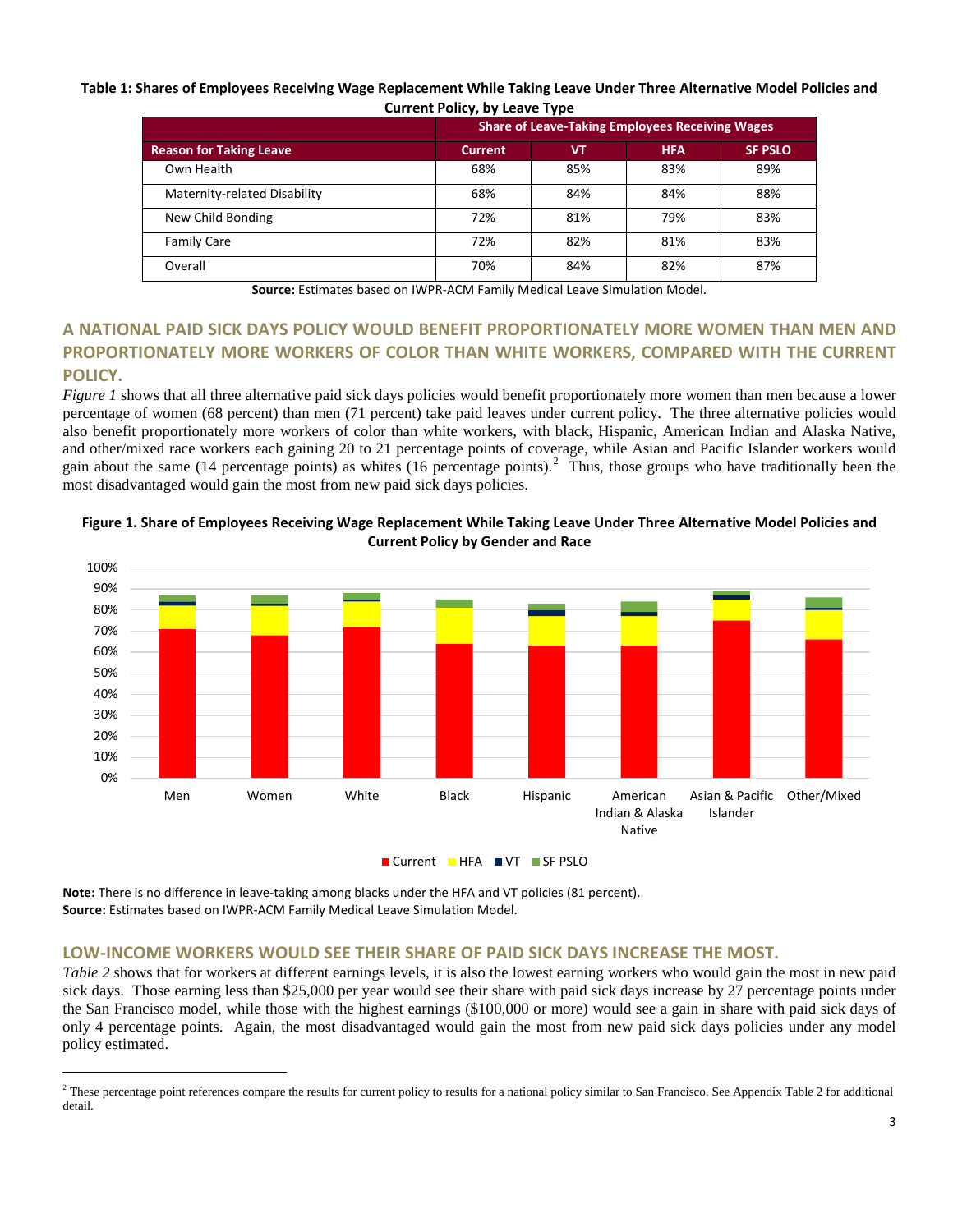#### Table 2. Share of Employees Receiving Wage Replacement While Taking Leave Under Three Alternative Model Policies and **Current Policy, by Personal Earnings**

|                          | <b>Share of Leave-Taking Employees Receiving Wages</b> |     |            |                |  |
|--------------------------|--------------------------------------------------------|-----|------------|----------------|--|
| <b>Personal Earnings</b> | Current                                                | VТ  | <b>HFA</b> | <b>SF PSLO</b> |  |
| Less than \$25,000       | 54%                                                    | 73% | 73%        | 81%            |  |
| \$25,000 to \$49,999     | 73%                                                    | 88% | 85%        | 88%            |  |
| \$50,000 to \$74,999     | 82%                                                    | 92% | 90%        | 92%            |  |
| \$75,000 to \$99,999     | 86%                                                    | 94% | 92%        | 94%            |  |
| \$100,000 or more        | 91%                                                    | 95% | 95%        | 95%            |  |

**Source:** Estimates based on IWPR-ACM Family Medical Leave Simulation Model.

## **WORKERS IN THE OCCUPATIONS AND INDUSTRIES WITH THE LOWEST CURRENT RATES OF PROVIDING SICK DAYS WOULD BENEFIT THE MOST FROM A NATIONAL PAID SICK DAYS POLICY.**

*Figure 2* shows that, in terms of workers' occupations, the groups that would be expected to gain the largest shares of newly paid days are those in service occupations; the farming, fishing, and forestry occupations; and the armed forces (all at a gain of 24 percentage points using the San Francisco model). The next occupations to gain the most are expected to be construction and extraction occupations (with a gain of 21 percentage points) and the transportation and material moving occupations (with a gain of 20 percentage points).



Figure 2. Share of Employees Receiving Wage Replacement While Taking Leave Under Three Alternative Model Policies and **Current Policy, by Occupation**

**Source:** Estimates based on IWPR-ACM Family Medical Leave Simulation Model.

*Figure 3* shows that, in terms of workers' industries, the groups to gain the largest shares with paid sick days would be those in leisure and hospitality (27 percentage point increase using the San Francisco model), the armed forces (24 percentage point increase), other services not listed (21 percentage point increase), and agriculture, forestry, fishing and hunting occupations (21 percentage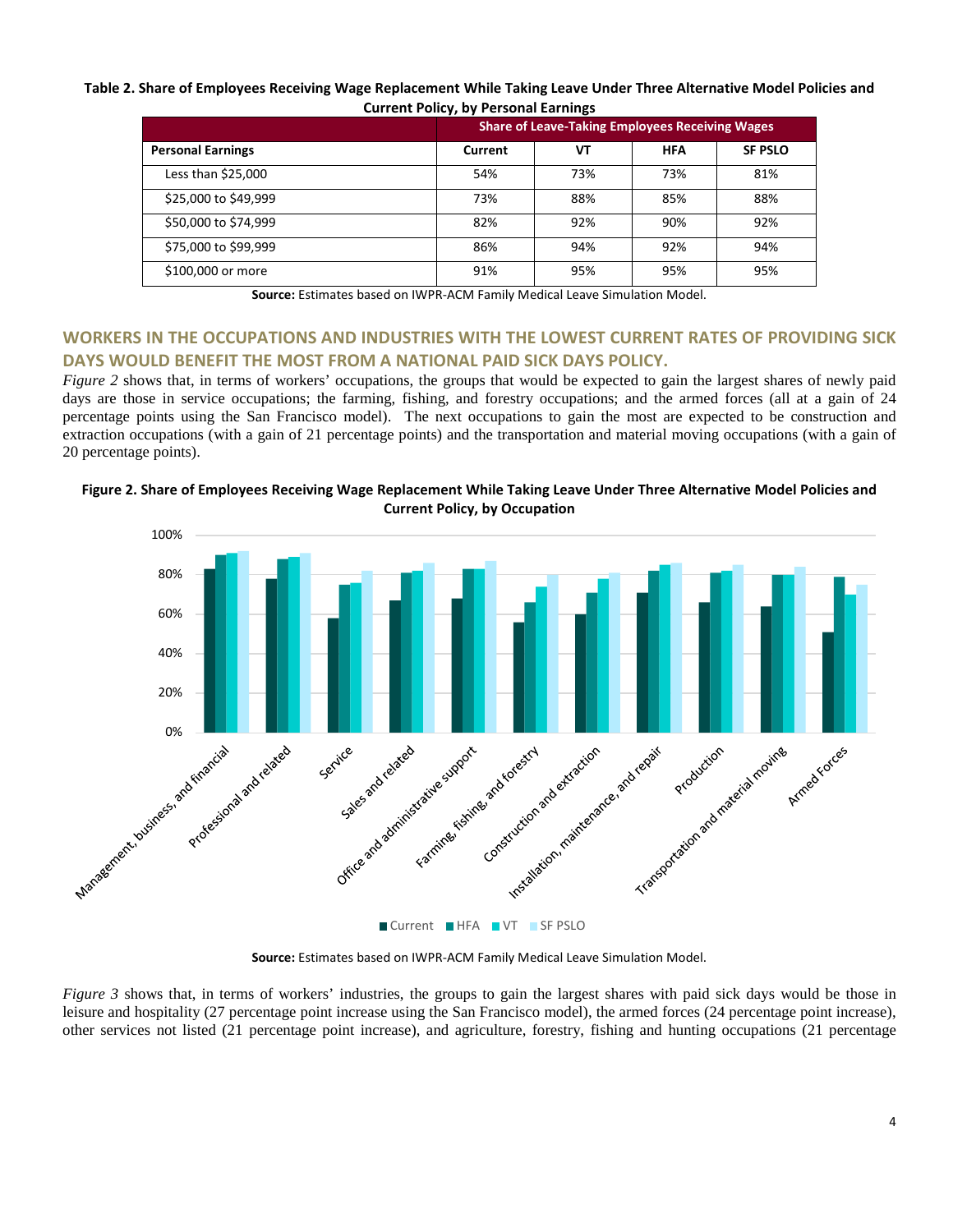point increase). In all cases, except armed forces, these are among the occupations and industries with the lowest current rates of providing paid sick days.<sup>[3](#page-4-0)</sup>



Figure 3. Share of Employees Receiving Wage Replacement While Taking Leave Under Three Alternative Model Policies and **Current Policy, by Industry**

## **LEAVE-TAKING ACROSS ALL ESTABLISHMENTS WOULD INCREASE UNDER A NATIONAL PAID SICK DAYS POLICY, WITH WORKERS IN THE SMALLEST ESTABLISHMENTS SEEING THE GREATEST INCREASE IN THEIR SHARE OF PAID SICK DAYS.**

Finally, *Table 3* shows that it is workers working in the smallest establishments who would see their share gaining paid sick days increase the most. Under the San Francisco model, those working in establishments with fewer than 10 employees and with 10 to 49 employees would each gain 23 percentage points, while those working in larger establishments, 50 and up, would see gains of 15 and 16 percentage points in the share of workers with paid sick days. (Under HFA, there is no expected change in paid leave in firms with fewer than 15 employees.) Since firms with 500 or more would experience the largest increases in cost, it appears that their increased costs are not stemming from proportionately more workers taking paid leaves (large size firms have the smallest increase in share taking paid leaves), but perhaps from workers being newly eligible to take somewhat longer paid sick leaves.

-

**Source:** Estimates based on IWPR-ACM Family Medical Leave Simulation Model.

<span id="page-4-0"></span><sup>&</sup>lt;sup>3</sup> Because *Figures* 2 and 3 show that the estimated cost of new paid sick days to the armed forces as a share of payroll is small, as seen in Issue Brief 1, Estimating Usage and Costs of Alternative Policies to Provide Paid Sick Days in the United States, this result suggests that any additions to paid sick leaves taken by a large percentage of those who work for the armed forces are expected to be very short or to cost very little (perhaps concentrated among the lowest-paid, for example.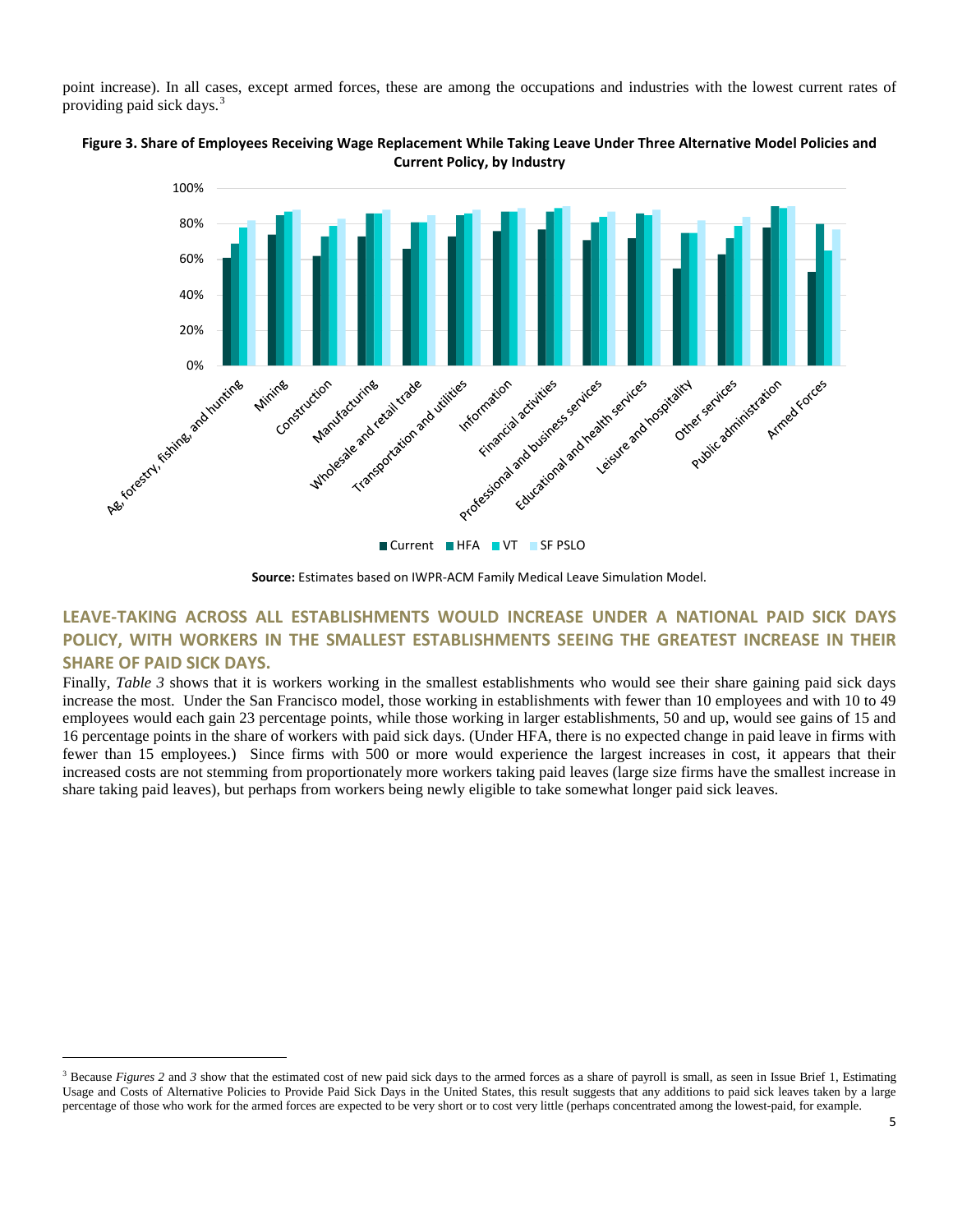## Table 3. Share of Employees Receiving Wage Replacement While Taking Leave Under Three Alternative Model Policies and **Current Policy, by Size of Establishment**

|                              |                | <b>Share of Leave-Taking Employees Receiving Wages</b> |            |                |  |  |
|------------------------------|----------------|--------------------------------------------------------|------------|----------------|--|--|
| <b>Size of Establishment</b> | <b>Current</b> | VT                                                     | <b>HFA</b> | <b>SF PSLO</b> |  |  |
| Fewer than 10 employees      | 59%            | 76%                                                    | 59%        | 82%            |  |  |
| 10 to 49 employees           | 59%            | 78%                                                    | 77%        | 82%            |  |  |
| 50 to 99 employees           | 72%            | 85%                                                    | 87%        | 88%            |  |  |
| 100 to 499 employees         | 73%            | 86%                                                    | 88%        | 88%            |  |  |
| 500 or more employees        | 74%            | 87%                                                    | 89%        | 89%            |  |  |

**Source:** Estimates based on IWPR-ACM Family Medical Leave Simulation Model.

## **A NATIONAL PAID SICK DAYS POLICY HAS SUBSTANTIAL BENEFITS.**

The benefits of implementing paid sick days policies are potentially substantial to employers and include reduced contagion in the workplace<sup>viii</sup>, improved productivity<sup>[ix](#page-10-8)</sup>, fewer workplace injuries<sup>[x](#page-10-9)</sup>, and decreased employee turnover<sup>[xi](#page-10-10)</sup>. In addition to reduced contagion and fewer injuries, public health benefits include more timely treatment for illness, increased use of preventive care, and improved family health<sup>xii</sup>. Workers and their families also benefit from more stable income and improved labor force attachment (and potentially greater earnings from increased seniority since workers would be less likely to lose their jobs for staying home sick<sup>xiii</sup>. Emergency department use would fall since workers could access their regular doctors more easily, reducing health care costs and taxpayer health care subsidies<sup>xiv</sup>. Where paid sick days have been implemented, research studies find that costs were minimal, the policies were easy to implement, their use was not abused, they improved morale and work life balance, and they did not lead to slower job growth but rather sustained or above average job growth<sup>xv</sup>.





Informing policy. Inspiring change. Improving lives.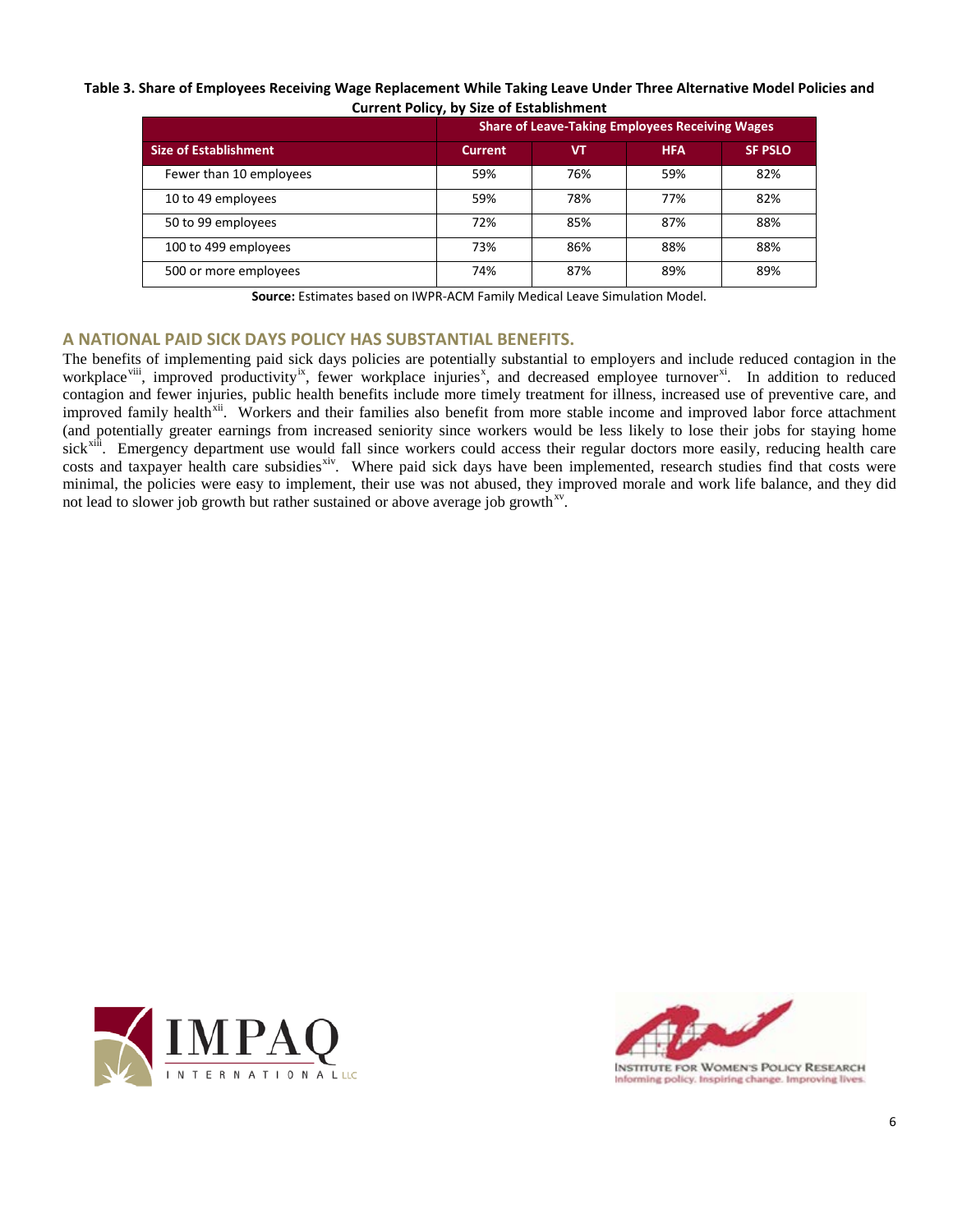## **APPENDIX A: NOTE ON METHODOLOGY**

-

The Institute for Women's Policy Research, together with Massachusetts economists Randy Albelda and Alan Clayton-Matthews, has developed and updated a simulation model to estimate the usage and costs of family and medical leave. The model simulates specific leave-taking behavior (including number, length, benefit levels, and benefit eligibility) onto individual workers working in a state, locality, or the nation using data from five years (2009 to 2013) of the Census Bureau's American Community Survey (ACS). The simulation model estimates several aspects of leave taking behavior, conditional on demographic characteristics and leave type, including the worker's own health needs, maternity-related disability, new child bonding, and family care for spouse, children, or parents<sup>[4](#page-6-0)</sup>. These include the probability of needing a leave, of taking a leave, of getting paid for a leave, of extending a leave if some or more pay was received, and so on. A series of models are estimated to predict leave need, level of paid leave offered by an employer (if any), leave taking, duration, and other characteristics of covered workers and eligible leaves types. The model predicts the leave behaviors and characteristics as a function of the person's demographic characteristics for employed individuals in the ACS assuming that they behave similarly to the employees in the DOL FMLA Employee Survey. After each person has been passed through the entire flow, the result is a history of leave-taking behavior for a one-year period. See Abelda and Clayton-Matthews 2010 and Clayton-Matthews and Albelda 2015 for more information about the model<sup>[xvi](#page-10-15)</sup>.

The model uses observable leave-taking behavior available in a national, comprehensive survey of family and medical leaves, the 2012 DOL FMLA Employee Survey conducted by Abt Associates under contract to the U.S. Department of Labor, for estimating the occurrence and leave behaviors around qualifying family events experienced by U.S. workers. (In 2012 paid sick time policies had been adopted covering workers in San Francisco, CA; Washington, DC; Seattle, WA; and service workers in Connecticut.) The survey data on observed behaviors are coupled with a few assumptions about unobservable behavior in the presence of a leave program including:

- How employer benefits affect leave participation The model assumes eligible workers compare weekly benefit amounts available with the paid sick days policies to the "next best option" (already existing employer-paid wages or uncompensated leave in most cases).
- Policy take up rates The model applies a specific definition of take up at the point where an eligible worker has experienced a qualifying medical or family event and decided to take leave in order to allow the analyst to specify the share that will take the new paid sick days offered. Reasons for less than full take up include lack of knowledge, difficulty of use, and lack of job security.

The total cost estimates generated by the IWPR-ACM Model are reasonable and compare favorably to cost estimates derived from other methods.

<span id="page-6-0"></span><sup>&</sup>lt;sup>4</sup> Family and medical leave is defined in the 2012 DOL FMLA Employee Survey as leave for one's own serious health condition; caregiving for a serious health condition of a parent, spouse, relative, or child; for a new child; or to respond to the military deployment of a family member.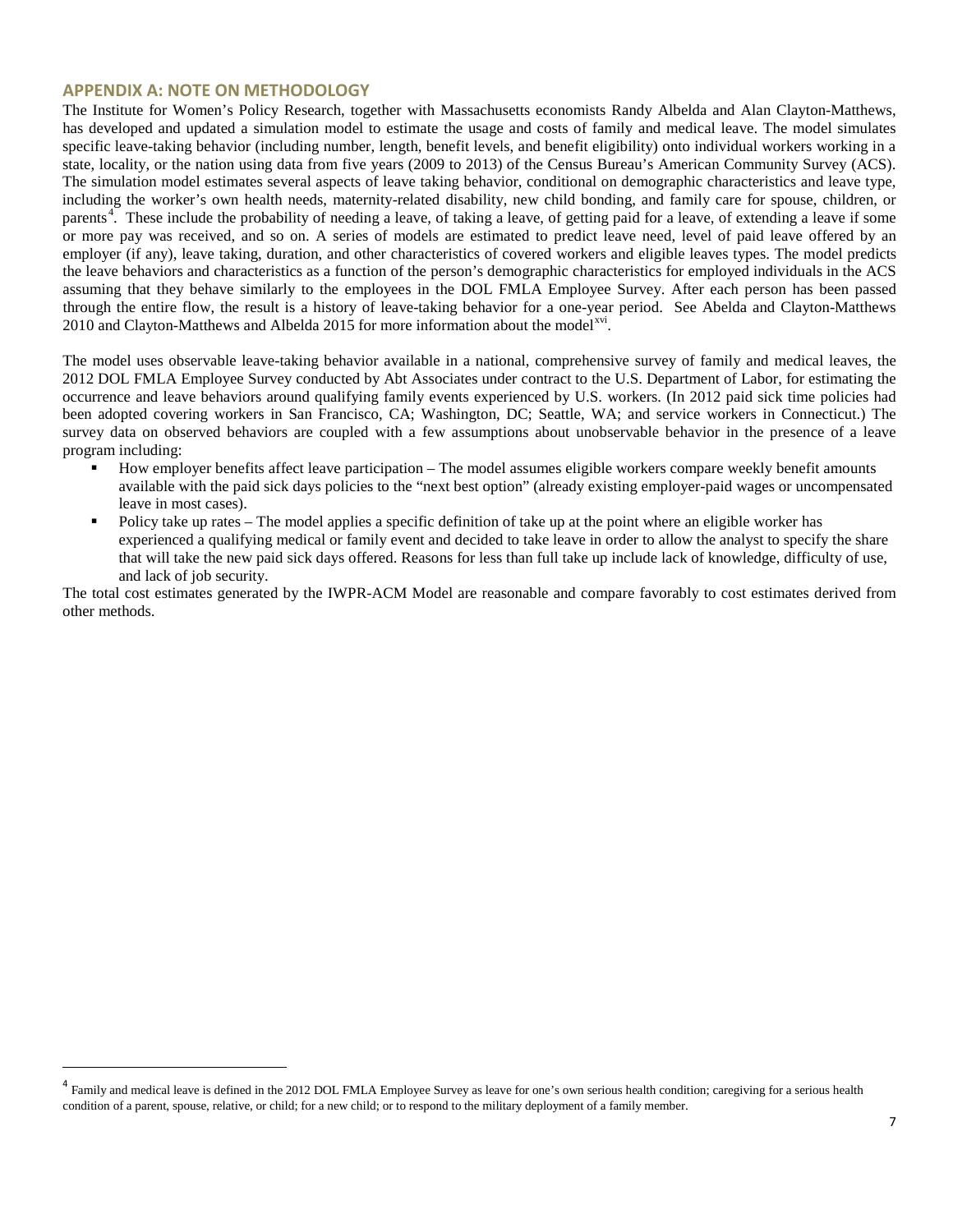## **APPENDIX B: TABLES**

|                                     | <b>Vermont Act 69</b>                                                                                                                                                                       | <b>Proposed Healthy Families Act</b><br>(Federal)                                                                                                                                       | <b>San Francisco Paid Sick Leave</b><br><b>Ordinance</b>                                                                                                           |
|-------------------------------------|---------------------------------------------------------------------------------------------------------------------------------------------------------------------------------------------|-----------------------------------------------------------------------------------------------------------------------------------------------------------------------------------------|--------------------------------------------------------------------------------------------------------------------------------------------------------------------|
| Coverage &<br>Eligibility           | All workers are covered, except<br>some state workers.<br>Workers must average 18 hours<br>per week for 20+ weeks.<br>Accrual begins at date of hire and<br>is usable after the first year. | Workers in 15+ employee firms<br>earn paid sick days.<br>Workers in 1-14 employee firms<br>earn unpaid sick days.<br>Accrual begins at date of hire and<br>is usable after the 60 days. | All workers are covered.<br>Eligibility and accrual begins 90<br>days after date of hire.                                                                          |
| Calculation of<br>Leave<br>Provided | Workers earn 1 hour every 52<br>hours, capped at 24 hours a year.<br>Accrual increases to 40 hours in<br>2019.                                                                              | Workers earn 1 hour every 30<br>hours, capped at 56 hours a year.                                                                                                                       | Workers earn 1 hour every 30<br>hours, capped at 40 hours (1-9)<br>employees).<br>Workers earn 1 hour every 30<br>hours, capped at 72 hours $(10+)$<br>employees). |
| Reasons for<br>Leave                | illness/<br>Personal<br>injury<br>and<br>preventive care, care for family<br>members, or domestic violence<br>needs.                                                                        | illness/injury<br>Personal<br>and<br>preventive care, care for family<br>members, or domestic violence<br>needs.                                                                        | illness/injury<br>Personal<br>and<br>preventive care, care for family<br>members, or domestic violence<br>(effective 1/1/17).                                      |
| Job<br>Protection                   | The policy prohibits retaliation<br>against workers.                                                                                                                                        | The policy prohibits retaliation<br>against workers.                                                                                                                                    | The policy prohibits retaliation<br>against workers.                                                                                                               |

**Source:** Information on Vermont's policy was gathered from Act 69 of 2016; information on the proposed Healthy Families Act was gathered from House Bill 932 of the 114<sup>th</sup> Congress; information on San Francisco's Paid Sick Leave Ordinance was gathered from Chapter 12W: Sick Leave of the San Francisco Administrative Code.

#### **Table A-2. Share of Employees Receiving Wage Replacement While Taking Leave Under Alternative Model Policies and Current Policy by Gender and Race**

|                                 | <b>Leave-Taking Employees Receiving Wages</b> |            |           |                |
|---------------------------------|-----------------------------------------------|------------|-----------|----------------|
| <b>Gender and Race</b>          | <b>Current</b>                                | <b>HFA</b> | <b>VT</b> | <b>SF PSLO</b> |
| Men                             | 71%                                           | 82%        | 84%       | 87%            |
| Women                           | 68%                                           | 82%        | 83%       | 87%            |
| White                           | 72%                                           | 84%        | 85%       | 88%            |
| <b>Black</b>                    | 64%                                           | 81%        | 81%       | 85%            |
| Hispanic                        | 63%                                           | 77%        | 80%       | 83%            |
| American Indian & Alaska Native | 63%                                           | 77%        | 79%       | 84%            |
| Asian & Pacific Islander        | 75%                                           | 85%        | 87%       | 89%            |
| Other/Mixed                     | 66%                                           | 80%        | 81%       | 86%            |

**Source:** Estimates based on IWPR-ACM Family Medical Leave Simulation Model.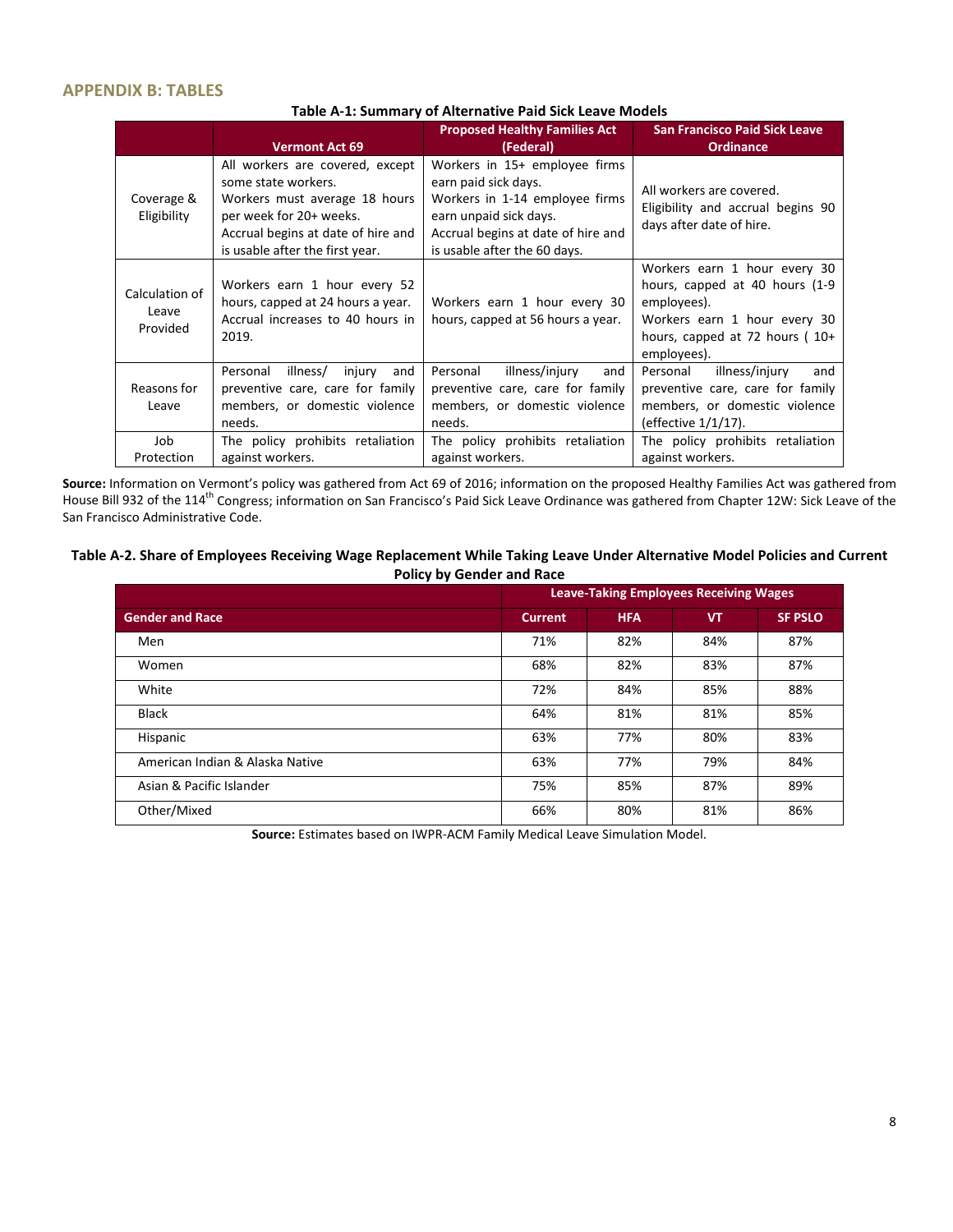| Table A-3. Share of Employees Receiving Wage Replacement While Taking Leave Under Alternative Model Policies and Current |
|--------------------------------------------------------------------------------------------------------------------------|
| <b>Policy by Occupation and Industry</b>                                                                                 |

|                                             | <b>Current</b> | <b>HFA</b> | <b>VT</b> | <b>SF PSLO</b> |
|---------------------------------------------|----------------|------------|-----------|----------------|
| Occupation                                  |                |            |           |                |
| Management, business, and financial         | 83%            | 90%        | 91%       | 92%            |
| Professional and related                    | 78%            | 88%        | 89%       | 91%            |
| Service                                     | 58%            | 75%        | 76%       | 82%            |
| Sales and related                           | 67%            | 81%        | 82%       | 86%            |
| Office and administrative support           | 68%            | 83%        | 83%       | 87%            |
| Farming, fishing, and forestry              | 56%            | 66%        | 74%       | 80%            |
| Construction and extraction                 | 60%            | 71%        | 78%       | 81%            |
| Installation, maintenance, and repair       | 71%            | 82%        | 85%       | 86%            |
| Production                                  | 66%            | 81%        | 82%       | 85%            |
| Transportation and material moving          | 64%            | 80%        | 80%       | 84%            |
| <b>Armed Forces</b>                         | 51%            | 79%        | 70%       | 75%            |
| Industry                                    |                |            |           |                |
| Agriculture, forestry, fishing, and hunting | 61%            | 69%        | 78%       | 82%            |
| Mining                                      | 74%            | 85%        | 87%       | 88%            |
| Construction                                | 62%            | 73%        | 79%       | 83%            |
| Manufacturing                               | 73%            | 86%        | 86%       | 88%            |
| Wholesale and retail trade                  | 66%            | 81%        | 81%       | 85%            |
| Transportation and utilities                | 73%            | 85%        | 86%       | 88%            |
| Information                                 | 76%            | 87%        | 87%       | 89%            |
| <b>Financial activities</b>                 | 77%            | 87%        | 89%       | 90%            |
| Professional and business services          | 71%            | 81%        | 84%       | 87%            |
| <b>Educational and health services</b>      | 72%            | 86%        | 85%       | 88%            |
| Leisure and hospitality                     | 55%            | 75%        | 75%       | 82%            |
| Other services                              | 63%            | 72%        | 79%       | 84%            |
| <b>Public administration</b>                | 78%            | 90%        | 89%       | 90%            |
| <b>Armed Forces</b>                         | 53%            | 80%        | 65%       | 77%            |

**Source:** Estimates based on IWPR-ACM Family Medical Leave Simulation Model.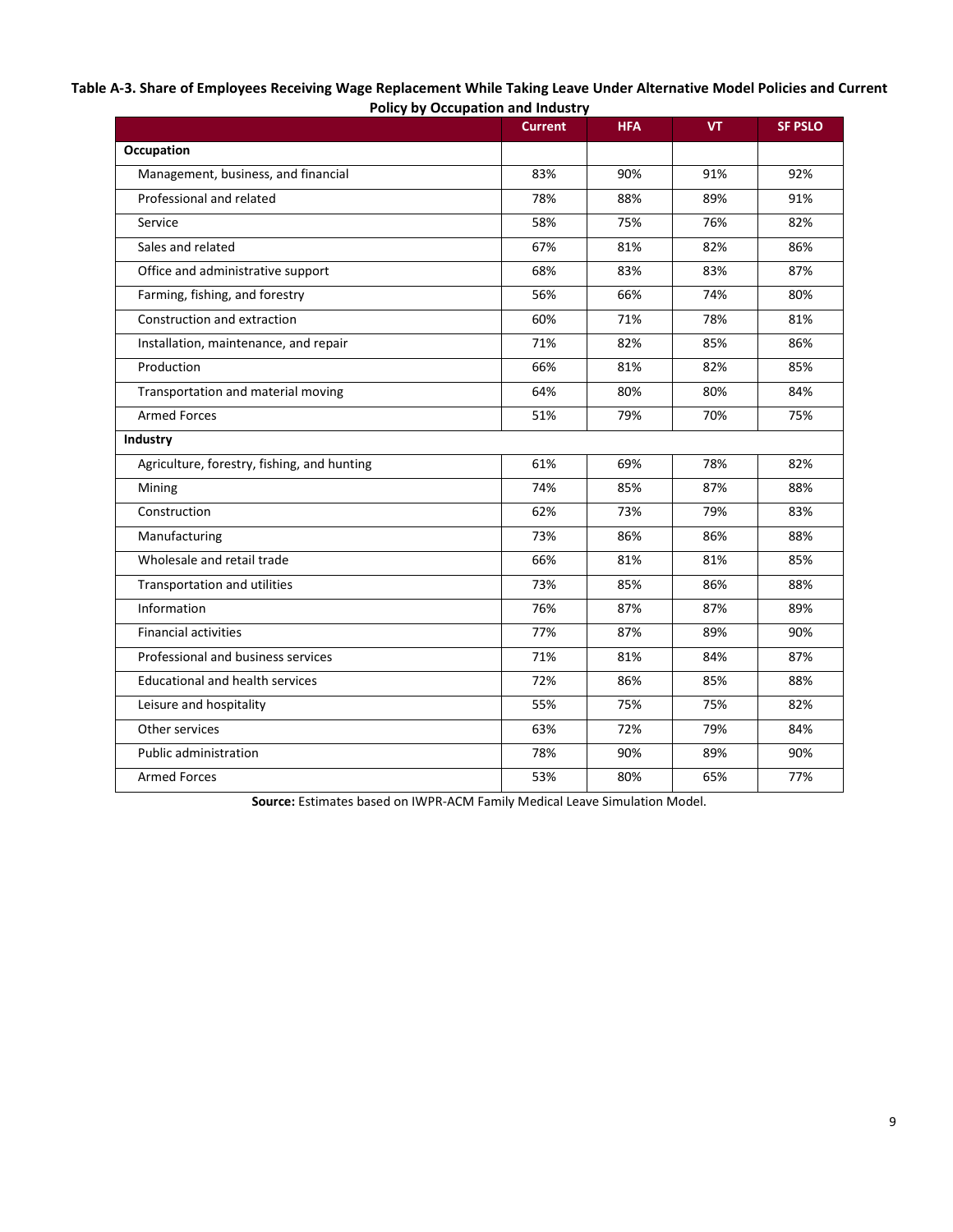<sup>i</sup> Kevin Miller and Sarah Towne, "San Francisco Employment Growth Remains Stronger with Paid Sick Days Law Than Surrounding Counties," Institute for Women's Policy Research (September 2011) <http://iwpr.org/publications/pubs/san-francisco-employment-growth-remains-strongerwith-paid-sick-days-law-than-surrounding-counties> (accessed March 18, 2016).

<sup>ii</sup> Office of the District of Columbia Auditor. "Audit of the Accrued Sick and Safe Leave Act of 2008." (June 19, 2013). < http://www.dcauditor.org/sites/default/files/DCA092013.pdf >(accessed November 21, 2016)

III The Main Street Alliance of Washington, "Paid Sick Days and the Seattle Economy: Job growth and business formation at the 1-year anniversary of Seattle's Paid Sick and Safe Leave law," (September 2013) <http://www.thestranger.com/images/blogimages/2013/09/10/1378841347-psd-1 year-report-final.pdf> (accessed January 12, 2016).

<sup>iv</sup> IMPAQ and IWPR. 2017. "Estimating Usage and Costs of Alternative Policies to Provide Paid Sick Days in the United States." Issue Brief— Worker Leave Analysis and Simulation Series.

 $\gamma$  The simulation model used to calculate leaves taken is based on a 2012 DOL FMLA Employee Survey; in 2012, only San Francisco, the District of Columbia, Seattle, and the state of Connecticut had implemented paid sick leave requirements. To the extent covered and eligible workers were included in the 2012 DOL FMLA Employee Survey, their experiences are included in 'current policy.'

vi Summers, L. 1989. "Some Simple Economics of Mandated Benefits." *The American Economic Review* 79, no. 2: 177-183. [http://eml.berkeley.edu/~saez/course131/Summers89.pdf.](http://eml.berkeley.edu/%7Esaez/course131/Summers89.pdf) Gruber, J. 1994. "The Incidence of Mandated Maternity Benefits." *The American Economic Review* 84, no. 3: 622-641. file:///C:/Users/chirillo/Downloads/incidence.pdf.

<sup>vii</sup> Appelbaum, Eileen, Ruth Milkman, Luke Elliott, and Teresa Kroeger. 2014. "Good for Business? Connecticut's Paid Sick Leave Law." Washington, DC: Center for Economic Policy Research and New York, NY: The Murphy Institute, City University of New York.

Romich, Jennifer with Wes Bignell, Tracy Brazg, Chantel Johnson, Cori Mar, Jennifer Morton, and Chiho Song, "Implementation and Early Outcomes of the City of Seattle Paid Sick and Safe Time Ordinance," (April 23, 2014)

viii Smith, Tom W. and Jibum Kim, "Paid Sick Days: Attitudes and Experiences*,*" Public Welfare Foundation (June 2010) <http://www.nationalpartnership.org/research-library/work-family/psd/paid-sick-days-attitudes-and-experiences.pdf> (accessed January 12, 2016).

<sup>ix</sup> Keech,, M., A.J. Scott, and P. J. J. Ryan, "The impact of influenza and influenza-like illness on productivity and healthcare resource utilization in a working population," Occupational Medicine 48 (2): 85-90 (1998).

Stewart, Walter F., Judith A. Ricci, Elsbeth Chee, and David Morganstein, "Lost Productive Work Time Costs From Health Conditions in the United States: Results From the American Productivity Audit," American College of Occupational and Environmental Medicine (December 2003) <http://www.nationalpartnership.org/research-library/work-family/psd/lost-productive-work-time-american-productivity-audit.pdf> (accessed April 26th, 2016).

<sup>x</sup> Asfaw, Pana, Regina Pana-Cryan, and Roger Rosa, "Paid Sick Leave and Nonfatal Occupational Injuries," *American Journal of Public Health* 102(9): e59-e64 (September 2012).

xi Hill, Heather. 2013. "Paid Sick Leave and Job Stability," *Work and Occupations* 40(2): 143-173.

xii Institute of Medicine, "Care Without Coverage: Too Little, Too Late," (May 2002)

<https://iom.nationalacademies.org/~/media/Files/Report%20Files/2003/Care-Without-Coverage-Too-Little-Too-Late/Uninsured2FINAL.pdf> (accessed January 12, 2016).

De Ringe, LeaAnne, Patricia Stoddard-Dare, and Linda Quinn, "Workers Without Paid Sick Leave Less Likely to Take Time Off For Illness Or Injury Compared To Those With Paid Sick Leave," *Health Affairs* 35(3): 520-527 (2016).

<sup>xiii</sup> See note viii.

-

xiv Miller, Kevin, Claudia Williams, and Youngmin Yi, "Paid Sick Days and Health: Cost Savings from Reduced Emergency Department Visits," Institute for Women's Policy Research (November 2011) <http://iwpr.org/publications/pubs/paid-sick-days-and-health-cost-savings-from-reducedemergency-department-visits> (accessed March 18, 2016).

xv Appelbaum, Eileen, Ruth Milkman, Luke Elliott, and Teresa Kroeger. 2014. "Good for Business?